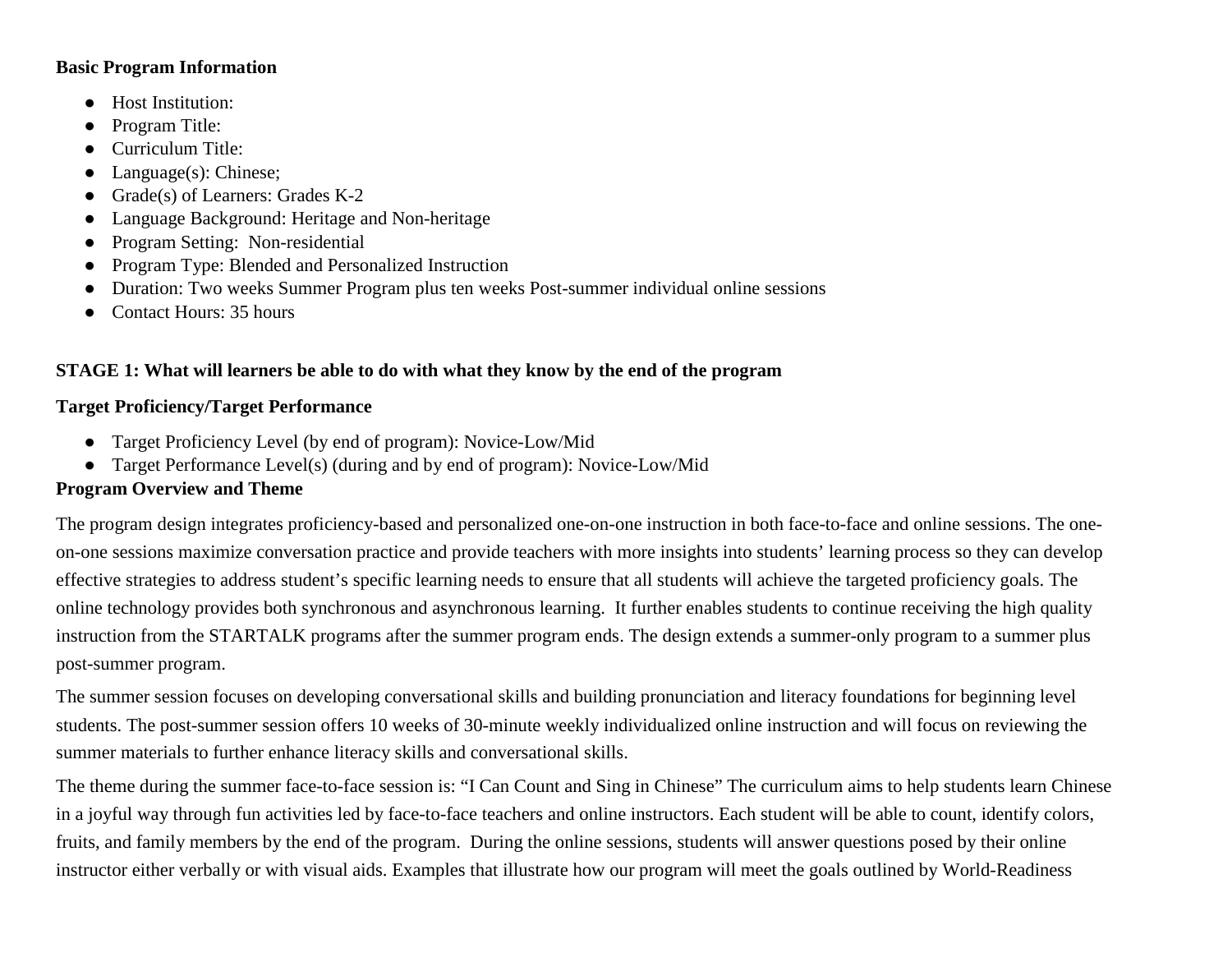Standards for Learning Languages are below:

# Communication

- Interpretive: Students will identify their Chinese names, words for numbers, colors, animals, and fruits in Chinese.
- Interpersonal: Students will answer questions by gestures or pointing at pictures or words.
- **Culture** 
	- Product: Students will be able to identify simple cultural items (e.g., utensils, food) associated with the daily life of Chinese people.
	- Practice: Students will be able to say simple words (e.g., greetings, compliments) in Chinese.

#### **Connections**

● Math: Students will be able to count and do simple math in Chinese.

During the summer program, students will be assessed weekly using Linguafolio and program designed assessment.

#### **Learning Goals**

| NCSSFL-ACTFL GLOBAL CAN-DO<br><b>BENCHMARKS</b>                                                                                                                                                                                                                                                                                | <b>PROGRAMCAN-DO</b><br><b>STATEMENTS</b><br>OR NCSSFL-ACTFL CAN-DO<br><b>STATEMENTS</b> |
|--------------------------------------------------------------------------------------------------------------------------------------------------------------------------------------------------------------------------------------------------------------------------------------------------------------------------------|------------------------------------------------------------------------------------------|
|                                                                                                                                                                                                                                                                                                                                | <b>Interpersonal</b><br><b>Speaking</b>                                                  |
| <b>Novice Low/Mid:</b> I can communicate on very familiar topics using<br>1. I can greet teachers and peers and answer yes or no questions<br>simple words and phrases that I have practiced and memorized.<br>about myself, such as my name and my age.<br>2. I can answer simple like or dislike question related to myself. |                                                                                          |
|                                                                                                                                                                                                                                                                                                                                | <b>Presentational</b>                                                                    |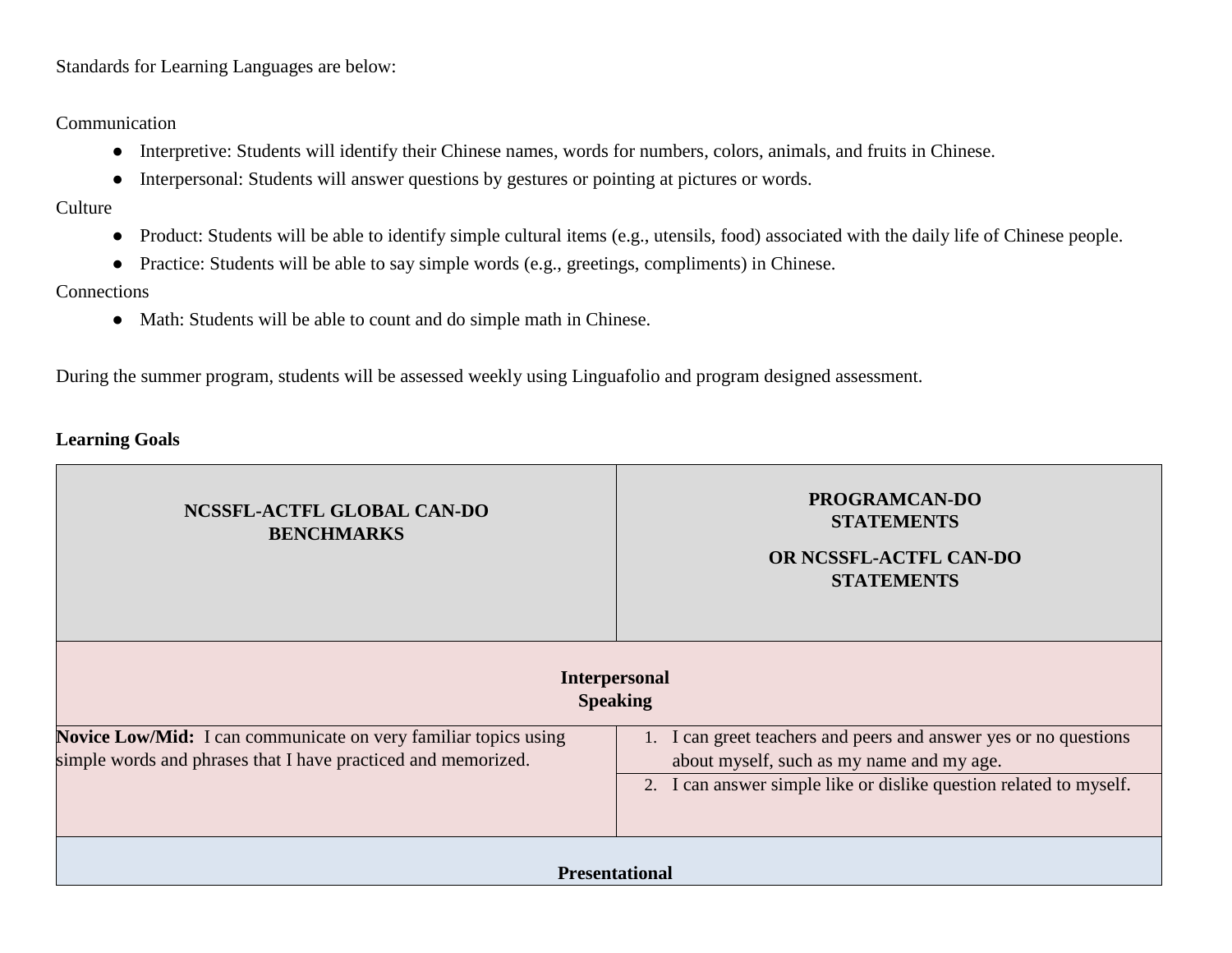| <b>Speaking</b>                                                                                                                                                       |                                                                                |  |  |
|-----------------------------------------------------------------------------------------------------------------------------------------------------------------------|--------------------------------------------------------------------------------|--|--|
| <b>Novice Low/Mid:</b><br>I can present information about myself and some other very familiar topics<br>using a variety of words, phrases, and memorized expressions. | 3. I can introduce myself and my family (number of people, who<br>they are).   |  |  |
|                                                                                                                                                                       | <b>Presentational</b><br><b>Writing</b>                                        |  |  |
| Novice Low: I can copy some familiar words, characters, or phrases. I<br>can also write simple lists and memorized phrases on familiar topics.                        | 4. I can write numbers 1-10.                                                   |  |  |
|                                                                                                                                                                       | 5. I can label commonly seen objects such as tree, water, and<br>person.       |  |  |
|                                                                                                                                                                       | <b>Interpretive</b><br><b>Listening</b>                                        |  |  |
| <b>Novice Low:</b> I can recognize a few memorized words and phrases when I<br>hear them spoken.                                                                      | 6. I can understand simple questions about myself.                             |  |  |
| Interpretive<br><b>Reading</b>                                                                                                                                        |                                                                                |  |  |
|                                                                                                                                                                       | 7. I can identify the numbers 1-10 in Chinese characters.                      |  |  |
| Novice Low/Mid: I can recognize some characters. I can understand<br>some learned or memorized words and phrases when I read.                                         | 8. I can identify commonly used characters such as tree,<br>water, and person. |  |  |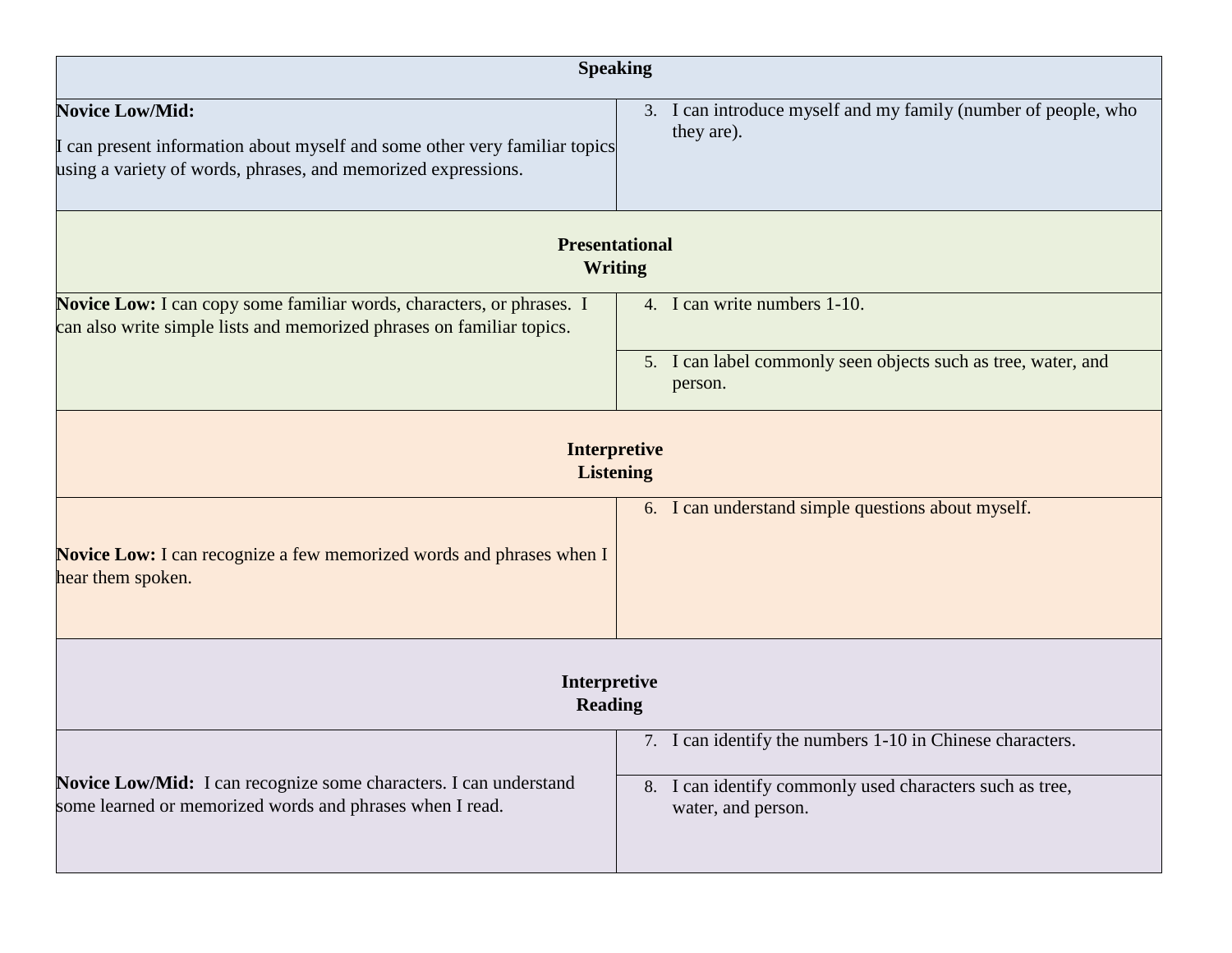# **F. Blended Learning Technical Preparation**

| <b>Online Technical Preparation</b>                                                                |                                                                                                                                                                                                                                                                                                                                                                         |  |
|----------------------------------------------------------------------------------------------------|-------------------------------------------------------------------------------------------------------------------------------------------------------------------------------------------------------------------------------------------------------------------------------------------------------------------------------------------------------------------------|--|
| Prepare the Equipments<br>Go to the Chineseforall website<br>Log in to course                      | Online instructors work with tech support to show parents the<br>$\bullet$<br>online learning platform.<br>Online instructors show the Live Classroom features to parents.<br>Online instructors show parents how to log in to Chinese For All.<br>Online instructors and parents test the online Live Classroom<br>platform, including audio and video (if applicable) |  |
| <b>Live Classroom Synchronous Learning Preparation</b>                                             |                                                                                                                                                                                                                                                                                                                                                                         |  |
| Enter the Live Classroom<br>Be able to attend Live Classroom<br>Be able to speak in Live Classroom | Schedule the Live Classroom meeting time.<br>$\bullet$<br>Parents will ensure their child to get the equipment ready and<br>attend the online sessions on time.<br>Online instructors and parents know how to solve common<br>technical issues and know where to get help.                                                                                              |  |
| <b>Live Classroom Platform</b>                                                                     |                                                                                                                                                                                                                                                                                                                                                                         |  |
| Be able to use the tools provided by the synchronous learning platform.                            | Online instructors show parents how to use the tools to draw lines,<br>circles etc. so parents can assist their child during the online<br>sessions.                                                                                                                                                                                                                    |  |
| <b>Asynchronous learning Preparation</b>                                                           |                                                                                                                                                                                                                                                                                                                                                                         |  |
| Parents know how to locate materials                                                               | Online instructors show parents the website and how to log in so<br>they can assist their child.<br>Online instructors show parents how to navigate the website and<br>find the content so they can assist their child.<br>Online instructors show parents how to complete the exercises so<br>they can assist their child.                                             |  |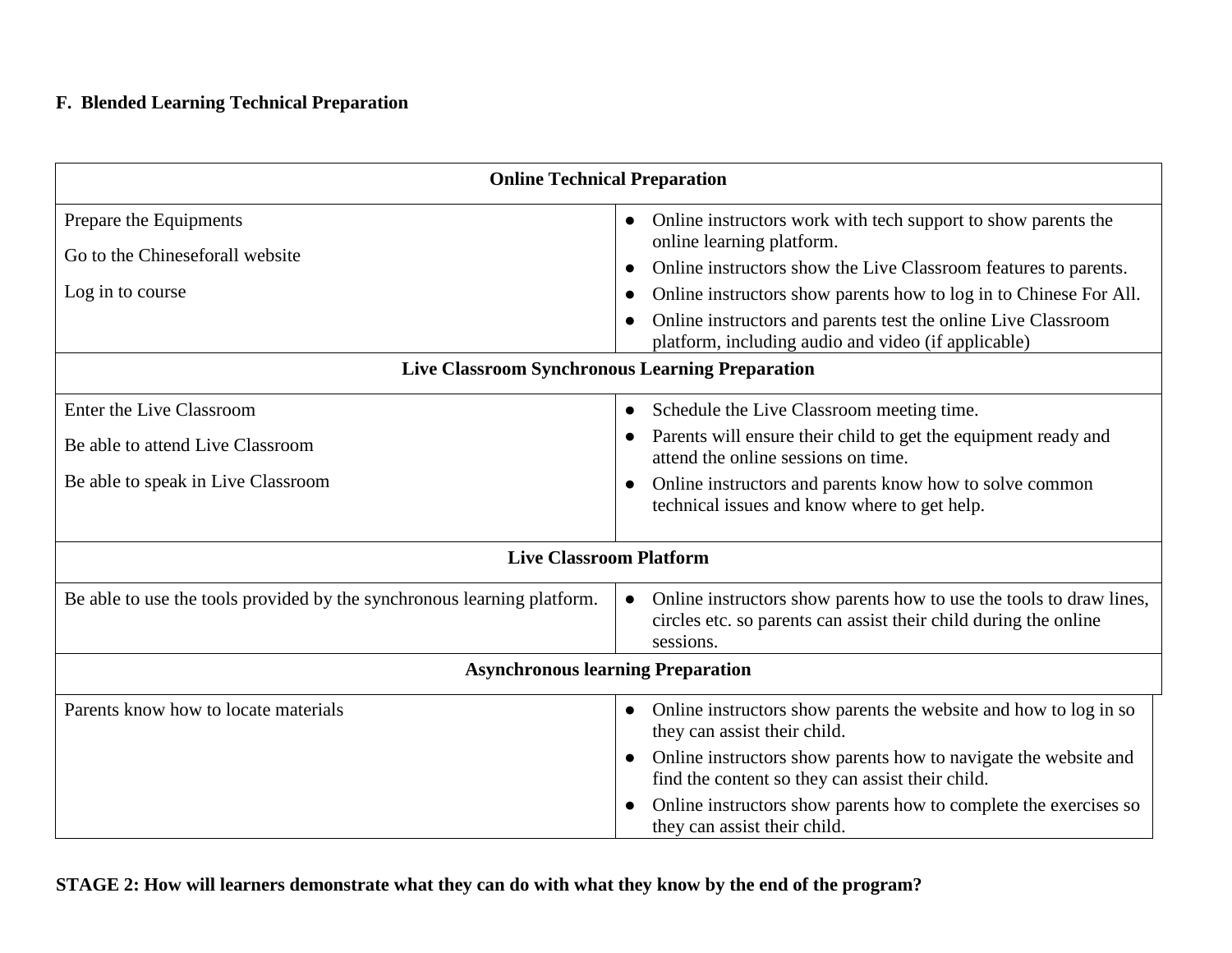| <b>INTERPRETIVE TASK</b>                                                                                                                                                                                                                                               | <b>INTERPERSONAL TASK</b>                                                                                                                                                                                           | PRESENTATIONAL TASK                                                                                                                                                                                                            |
|------------------------------------------------------------------------------------------------------------------------------------------------------------------------------------------------------------------------------------------------------------------------|---------------------------------------------------------------------------------------------------------------------------------------------------------------------------------------------------------------------|--------------------------------------------------------------------------------------------------------------------------------------------------------------------------------------------------------------------------------|
| Learners understand, interpret, and<br>analyze what is heard, read, or viewed on a<br>variety of topics                                                                                                                                                                | Learners interact and negotiate meaning<br>in spoken, signed, or written<br>conversations to share information,<br>reactions, feelings, and opinions.                                                               | Learners present information, concepts,<br>and ideas to inform, explain, persuade,<br>and narrate on a variety of topics using<br>appropriate media and adapting to<br>various audiences of listeners, readers, or<br>viewers. |
| Given numbers, or commonly seen objects<br>such as tree, person, water, etc., students will<br>match the pictures with appropriate Chinese<br>characters.<br>End of year summative assessment: teacher<br>will prepare a check list based on the can-do<br>statements. | Given an assigned role, students will greet<br>each other, and then introduce their names<br>and ages.<br>End of year summative assessment: teacher<br>will prepare a check list based on the can-do<br>statements. | At the end of the academic year, students<br>will present their Family Book to the class.<br>End of year summative assessment: teacher<br>will prepare a check list based on the can-do<br>statements.                         |

# **STAGE 3: What will prepare learners to demonstrate what they can do with what they know?**

| PROGRAM CAN-DO STATEMENTS<br>NCSSFL-ACTFLCAN-DO<br><b>STATEMENTS</b><br>Learners can | LANGUAGE, CULTURE, CONTENT<br>Learners need to use                                                                                                                                  | <b>MAJOR LEARNING EXPERIENCES &amp;</b><br><b>EVIDENCE</b> Learners will experience<br>&demonstrate                                                |
|--------------------------------------------------------------------------------------|-------------------------------------------------------------------------------------------------------------------------------------------------------------------------------------|----------------------------------------------------------------------------------------------------------------------------------------------------|
| Copy these Can-Dos directly from Stage 1,<br>Column 2. Use one row per Can-Do.       | List the vocabulary, grammatical structures,<br>language chunks, cultural knowledge, and<br>content information that learners need to<br>accomplish the Can-Dos listed in column 1. | Describe the key learning<br>tasks/activities/formative assessments that<br>allow learners to demonstrate that they can<br>meet the stated Can-Do. |
|                                                                                      | <b>Interpersonal Speaking</b>                                                                                                                                                       |                                                                                                                                                    |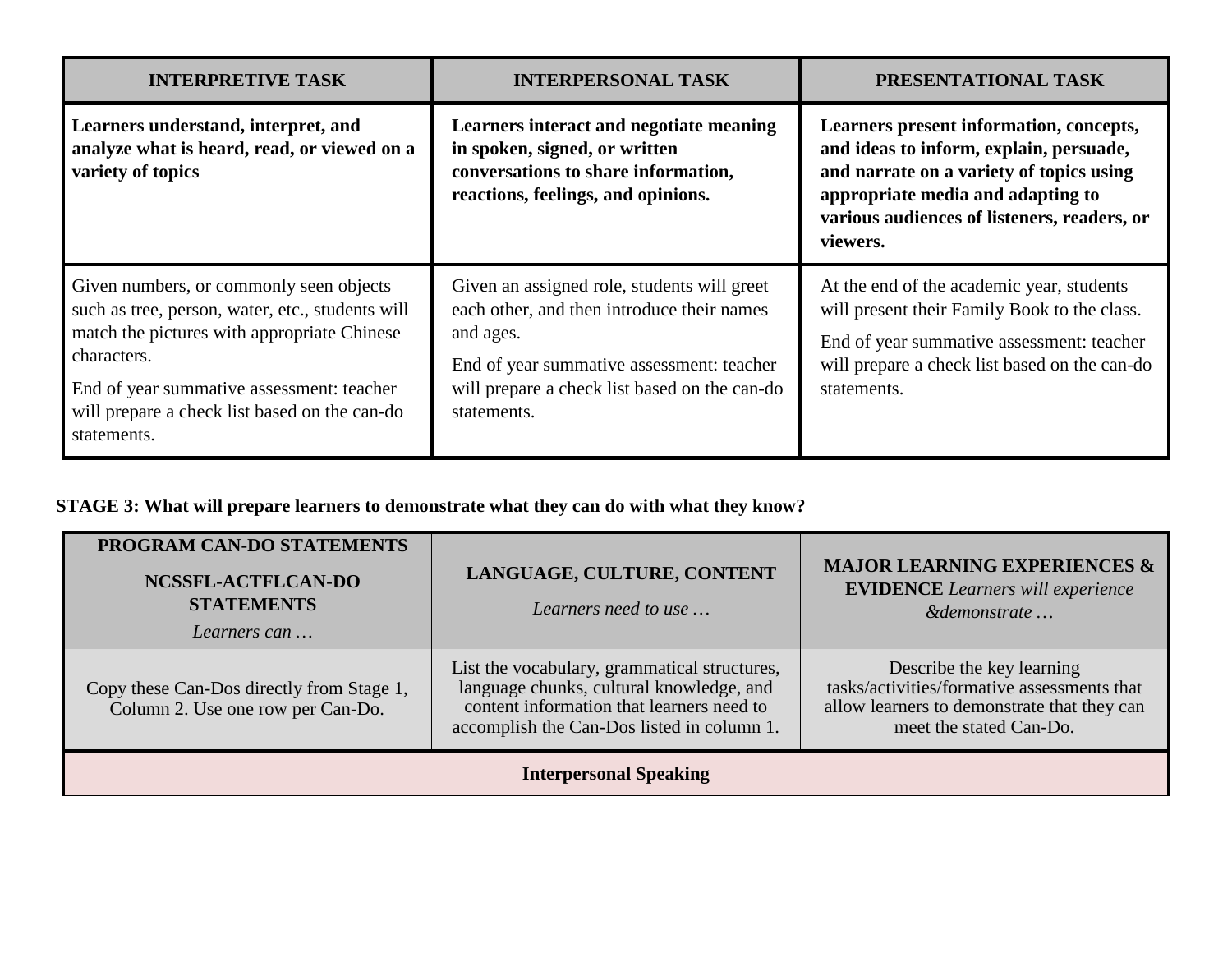| 1. I can greet teachers and peers and                                   | Hello                                                                                                                                                                                                   | <b>Group Face-to-face: Finger Puppet Show</b>                                                                                                                                                                                                                                                                                                                                                                                                  |
|-------------------------------------------------------------------------|---------------------------------------------------------------------------------------------------------------------------------------------------------------------------------------------------------|------------------------------------------------------------------------------------------------------------------------------------------------------------------------------------------------------------------------------------------------------------------------------------------------------------------------------------------------------------------------------------------------------------------------------------------------|
| answer yes or no questions about<br>myself, such as my name and my age. | [Is your name $\ldots$ ?]<br>Student can reply by nodding or saying the<br>sentence "my name is"<br>[Are you # years old?]<br>Student can reply by nodding or saying the<br>sentence "I am # years old" | Each student receives a finger puppet. First,<br>teacher and students greet each student using<br>the finger puppet, and then students greet each<br>other using the finger puppet.<br>Then the teacher will ask simple yes or no<br>questions. Student can reply by nodding or<br>answering in complete sentences.<br>At the end, students work in pairs to perform a<br>short skit that contains simple greeting<br>"Hello" and one Q and A. |
|                                                                         |                                                                                                                                                                                                         | One-on-one Online: Introduce yourself to<br>the online instructor<br>Online instructors and their students will greet<br>each other. Students will be asked to greet the<br>characters in a story. The online instructors<br>will then ask simple yes or no questions.<br>Students who are not ready to talk can respond<br>by nodding or shaking their heads. A web<br>cam will be required for this activity.                                |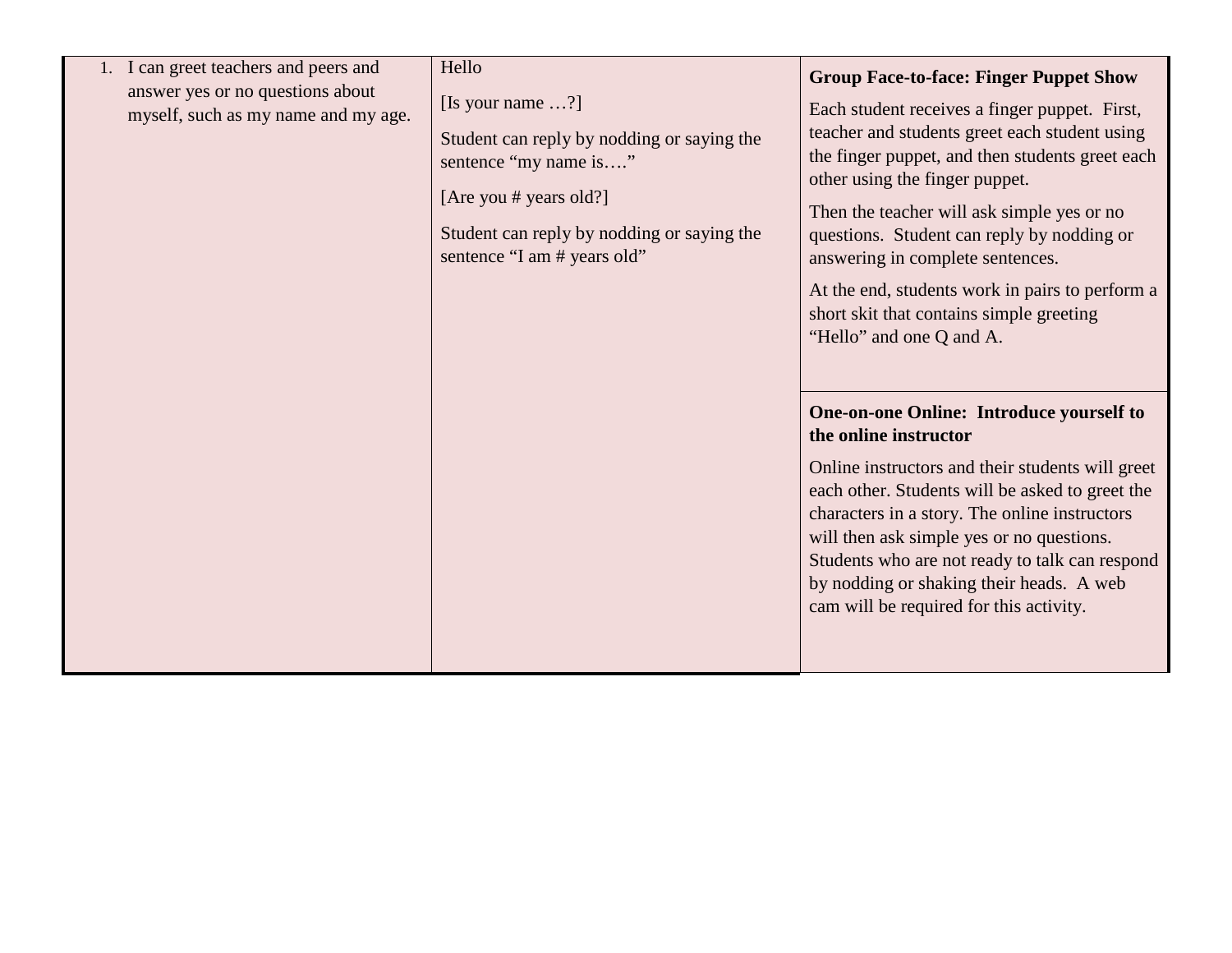| 2. I can answer simple like or dislike<br>questions related to myself. | Do you like?<br>I Like.<br>I dislike.                   | <b>Group Face-to-face: Secret Box</b><br>Teachers prepare a secret box. In the box,<br>there could be different food items or color<br>cards. Each student will have a chance to<br>draw out an item from the secret box and then<br>tell the class whether or not he/she likes it, and<br>then ask the yes or no question to a student in<br>the class. The teacher can then ask the whole<br>class about those two students. |
|------------------------------------------------------------------------|---------------------------------------------------------|--------------------------------------------------------------------------------------------------------------------------------------------------------------------------------------------------------------------------------------------------------------------------------------------------------------------------------------------------------------------------------------------------------------------------------|
|                                                                        |                                                         | <b>One-on-one Online: Find out online</b><br>instructor's likes and dislikes<br>Online instructors upload food pictures or<br>color pictures and ask the question "do you<br>like?" Students can respond by saying "I<br>like" or "I dislike" and also draw a "check" or<br>"cross" to indicate their preferences.                                                                                                             |
|                                                                        | <b>Presentational Speaking</b>                          |                                                                                                                                                                                                                                                                                                                                                                                                                                |
| 3. I can introduce myself and my<br>family.                            | My name is<br>I am (age).<br>Good morning Teacher Wang. | Group Face-to-face: To Greet Everyone.<br>Students form two lines, each student will take<br>turns to say hello to their peers.                                                                                                                                                                                                                                                                                                |
|                                                                        | Good evening Teacher Wang.                              | <b>One-on-one Online: Hello Teacher.</b><br>Students will greet the online instructor in<br>Chinese using the appropriate greeting phrase<br>based on the time of the online session (Ex.<br>Good morning or good evening).                                                                                                                                                                                                    |
| <b>Presentational Writing</b>                                          |                                                         |                                                                                                                                                                                                                                                                                                                                                                                                                                |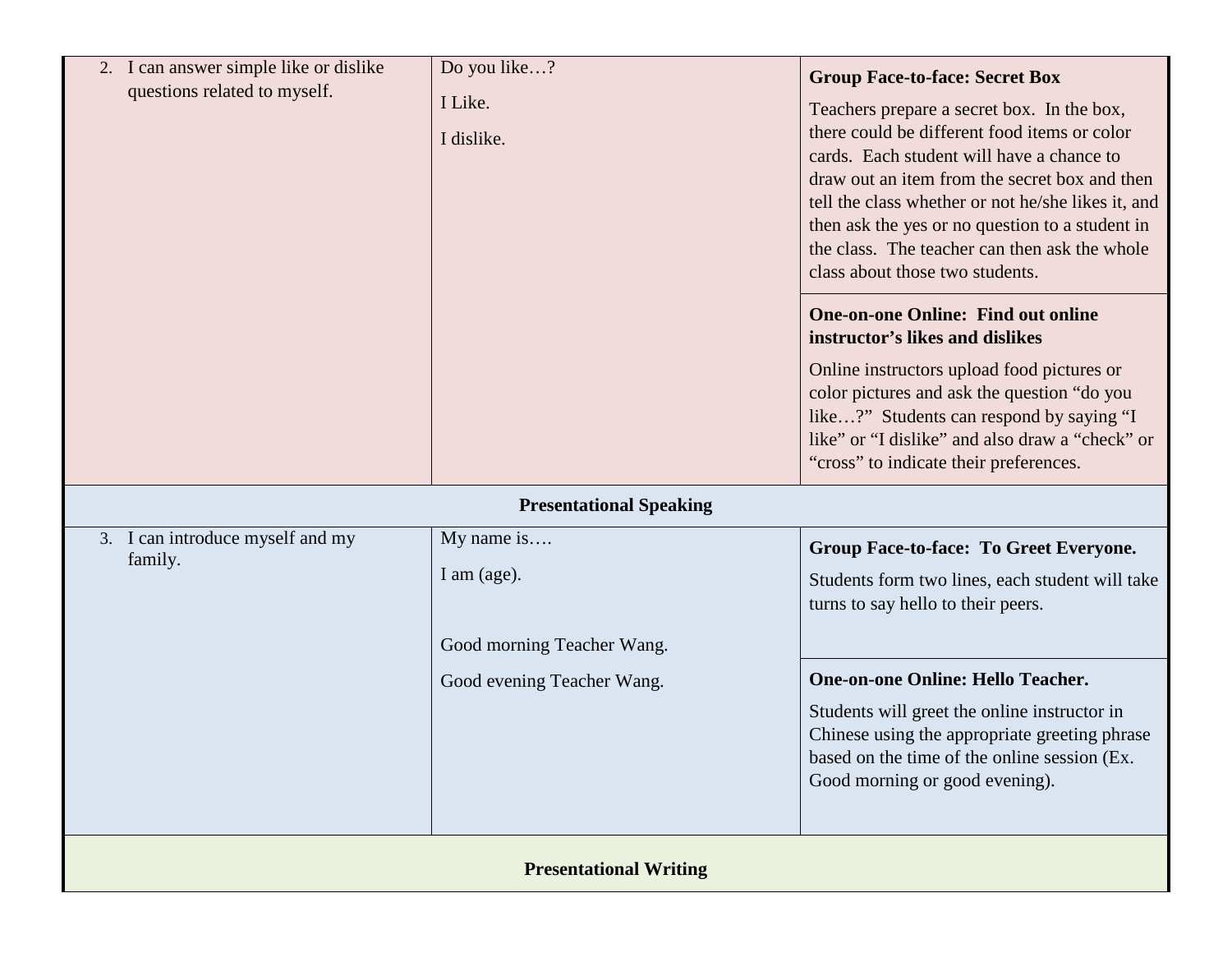| 4. I can write numbers 1-10.                                             | Numbers 1 to 10 in Chinese characters.<br>(stroke names)<br>(stoke orders)                                                     | Face-to-face: What's the secret code?<br>4-5 students per group.<br>The teacher gives a secret number code to the<br>first student, via speaking or writing. The first<br>student then passes on the secret code to the<br>second student, then the second student passes<br>it on to the third student, and so on. The last<br>student will give the code to the teacher. The<br>secret code could be kept as 1 digit for grades<br>K-2 students. |
|--------------------------------------------------------------------------|--------------------------------------------------------------------------------------------------------------------------------|----------------------------------------------------------------------------------------------------------------------------------------------------------------------------------------------------------------------------------------------------------------------------------------------------------------------------------------------------------------------------------------------------------------------------------------------------|
|                                                                          |                                                                                                                                | One-on-one Online: I am a calligrapher!<br>Students write the numbers in Chinese using a<br>writing grid. Writing grids can be uploaded to<br>the online classroom's canvas.                                                                                                                                                                                                                                                                       |
| 5. I can label commonly seen objects<br>such as tree, water, and person. | Commonly used characters such as<br>1) $\land$ person<br>木tree<br>3) $K$ fire<br>$\mathbf{\dot{+}}$ hand<br>4)<br>足 foot<br>5) | Group Face-to-face: I am a calligrapher!<br>Students will draw pictures of commonly seen<br>objects in nature such as sun, tree, water, etc.<br>Next to the picture, students will provide the<br>corresponding Chinese character. At the end,<br>students will present their work to the class by<br>saying "this is"                                                                                                                             |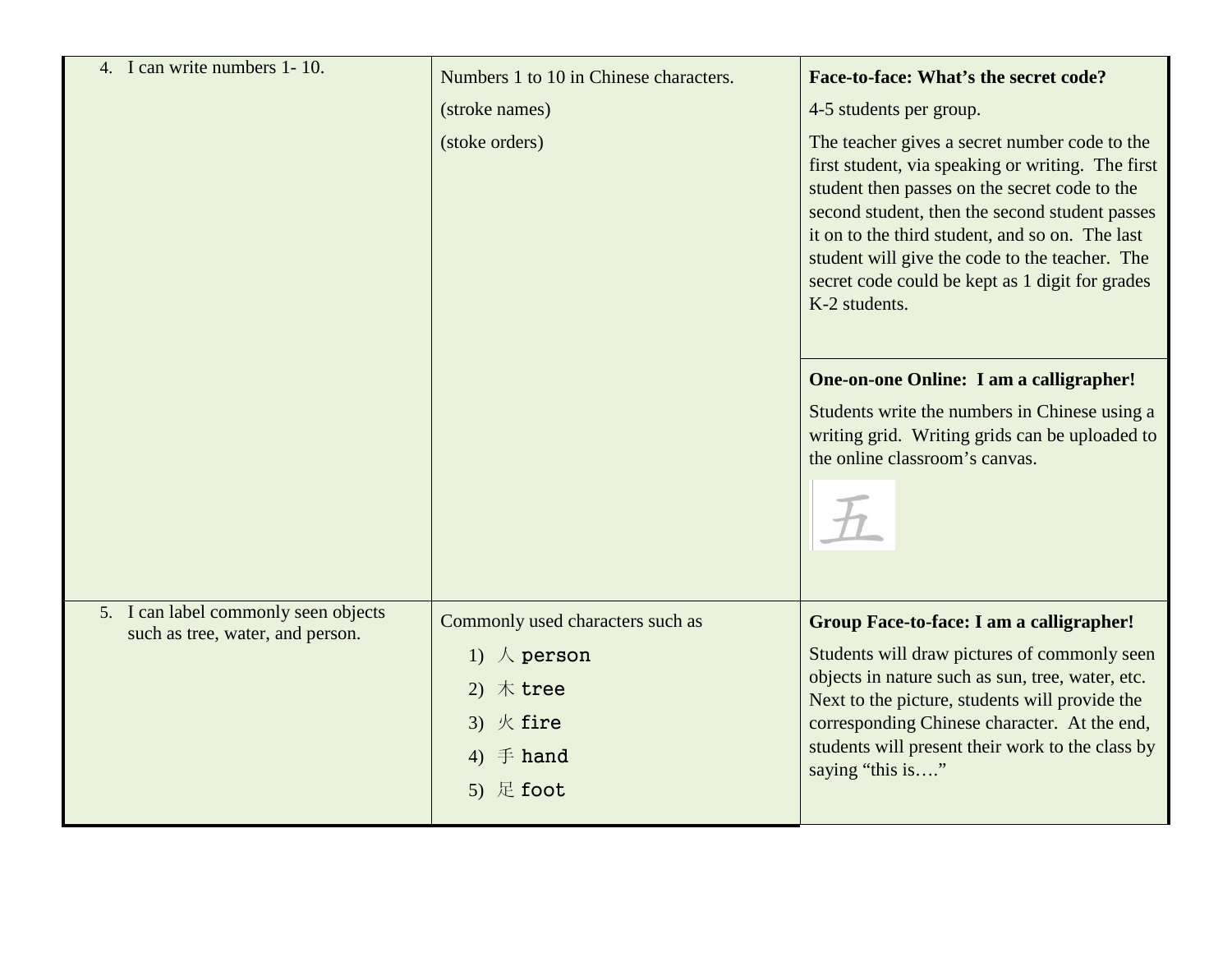|                                                       | $\parallel$ eyes<br>6)<br>$\boxplus$ Sun<br>7)                                                                                                                      | <b>One-on-one Online: I am a calligrapher!</b><br>Writing grids such as the one below can be<br>given to students to practice writing<br>characters. The writing grids can be uploaded<br>to the Live Classroom canvas.                                                                                                                                               |
|-------------------------------------------------------|---------------------------------------------------------------------------------------------------------------------------------------------------------------------|-----------------------------------------------------------------------------------------------------------------------------------------------------------------------------------------------------------------------------------------------------------------------------------------------------------------------------------------------------------------------|
| 6. I can understand simple questions<br>about myself. | <b>Interpretive Listening</b><br>Last name, first name<br>Age<br>Number of family members<br>Favorite activities, least favorite activities<br><b>Favorite</b> food | <b>Group Face-to-face: I am a detective!</b><br>Teachers collect each student's profile<br>information, and choose 3-4 profiles that share<br>very similar information in regards to the<br>number of family members, favorite/least<br>favorite activities or foods. Teachers read the<br>profiles to the class and ask students to guess<br>who is being described. |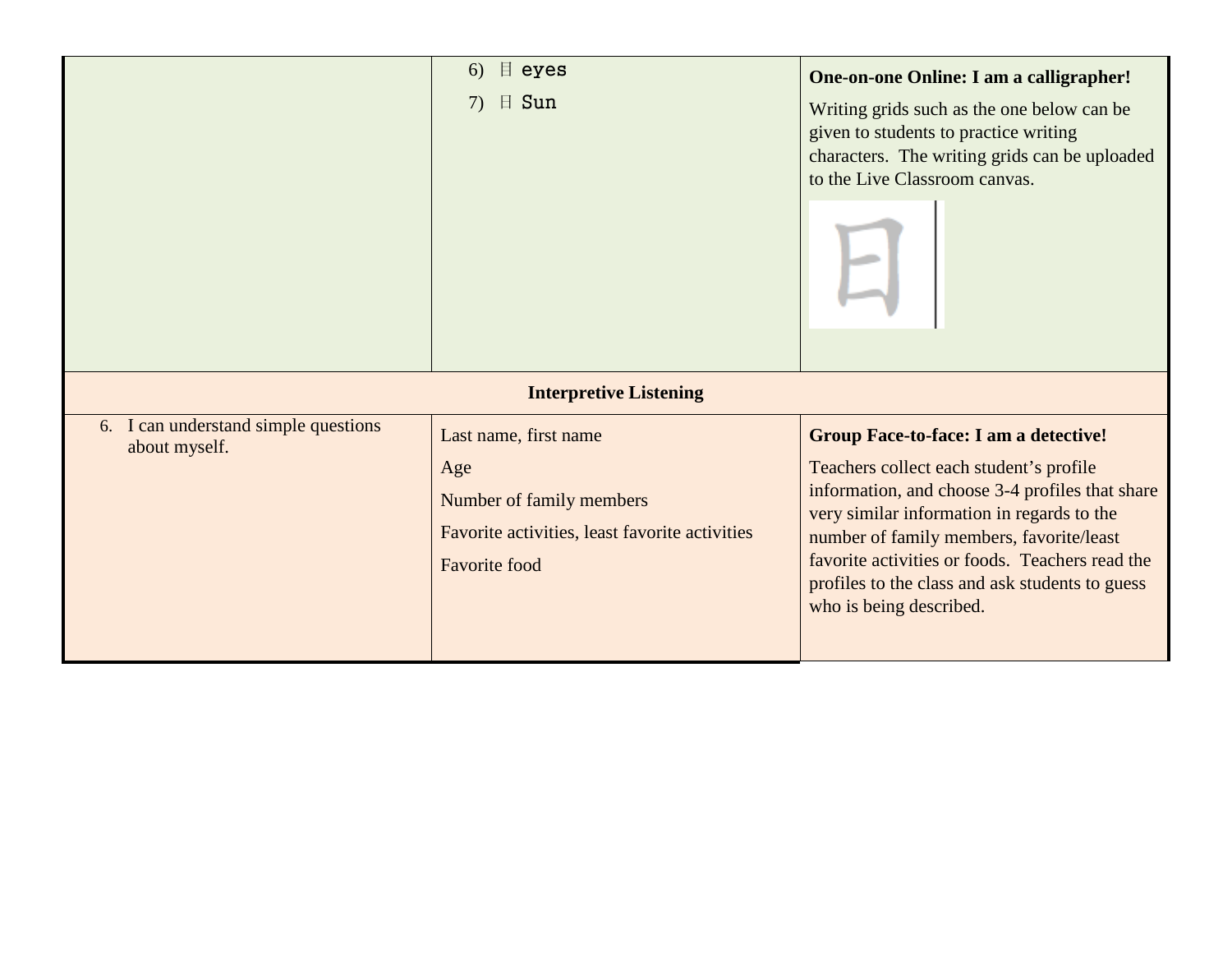|                                                          |                                    | <b>One-on-one Online: Who's my friend?</b><br>Teachers introduce a friend, and can create a<br>profile describing the friend's age, favorite or<br>least favorite activities, or favorite foods.<br>Students listen to the teachers and then choose<br>corresponding pictures to match the spoken<br>information. Students can be asked to draw a<br>check if they hear "like" or draw an "X" if<br>they hear "dislike". |
|----------------------------------------------------------|------------------------------------|--------------------------------------------------------------------------------------------------------------------------------------------------------------------------------------------------------------------------------------------------------------------------------------------------------------------------------------------------------------------------------------------------------------------------|
|                                                          | <b>Interpretive Reading</b>        |                                                                                                                                                                                                                                                                                                                                                                                                                          |
| 7. I can identify numbers 1-10 in<br>Chinese characters. | Numbers 1-10 in Chinese characters | Group Face-to-face: I am the fastest!<br>Each student gets a stack of cards indicating<br>numbers 1-10. Teachers announce how the<br>cards should be arranged – for instance, from<br>the smallest number to the largest number, or<br>from the largest number to the smallest<br>number or even/odd numbers only. Students<br>arrange the cards accordingly and see who can<br>complete the tasks the fastest.          |
|                                                          |                                    | One-on-one Online: I am a treasure hunter!<br>Online instructor will upload<br>authentic materials, mainly<br>images that contain Chinese<br>numbers, to the online classroom<br>canvas. Those Chinese numbers<br>are the treasures that students<br>need to look for. For instance, a<br>online instructor can upload the<br>book cover of 三隻小豬, and ask the<br>student to circle the numbers                           |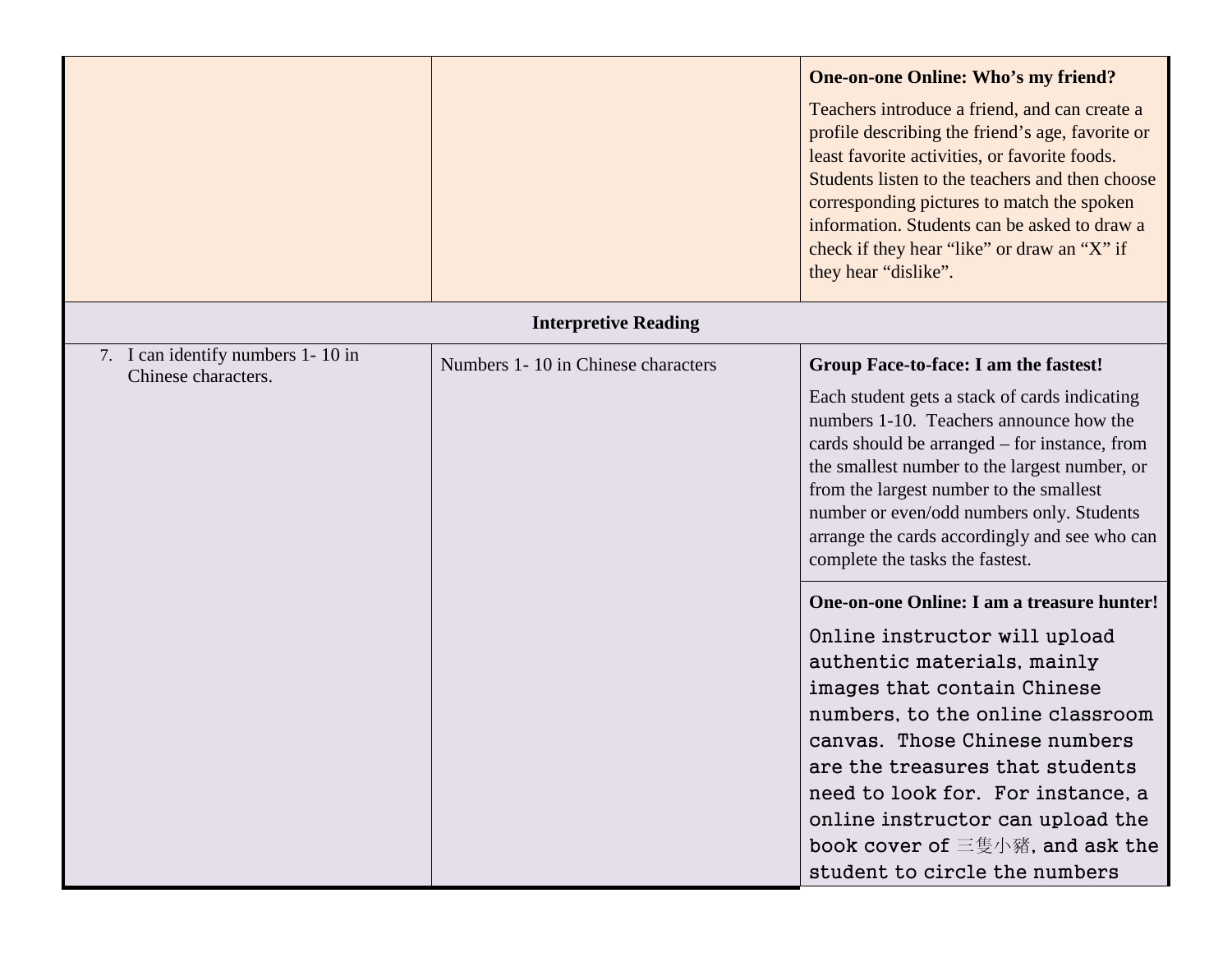|                                                                                 |                                                                                                                                                               | they see.                                                                                                                                                                                                                                                                                                                                                                                                                                                       |
|---------------------------------------------------------------------------------|---------------------------------------------------------------------------------------------------------------------------------------------------------------|-----------------------------------------------------------------------------------------------------------------------------------------------------------------------------------------------------------------------------------------------------------------------------------------------------------------------------------------------------------------------------------------------------------------------------------------------------------------|
| 8. I can identify commonly used<br>characters such as tree, water<br>and person | 1. $\land$ person<br>2. $#$ tree<br>3. $K$ fire<br>4. $\mp$ hand<br>足 foot<br>5 <sub>1</sub><br>$\parallel$ eyes<br>6.<br>日 Sun<br>7.<br>8. Number characters | <b>Group Face-to-face: Matching game</b><br>Students work in groups of 3-4 students. Each<br>group receives a pack of cards. Some of the<br>cards have common characters printed on<br>them; others have the English meaning of the<br>common characters. Students place the cards<br>face down on a table in a grid pattern, then<br>take turns to flip the cards and find the<br>character/meaning matches. The student with<br>the most matching pairs wins. |
|                                                                                 |                                                                                                                                                               | <b>One-on-one Online: Bingo game</b><br>The online instructor creates a bingo sheet<br>with common characters and posts it to the<br>Live Classroom canvas. The instructor will<br>call out a character name, and the student<br>circles the corresponding character if it is on<br>the bingo sheet.                                                                                                                                                            |